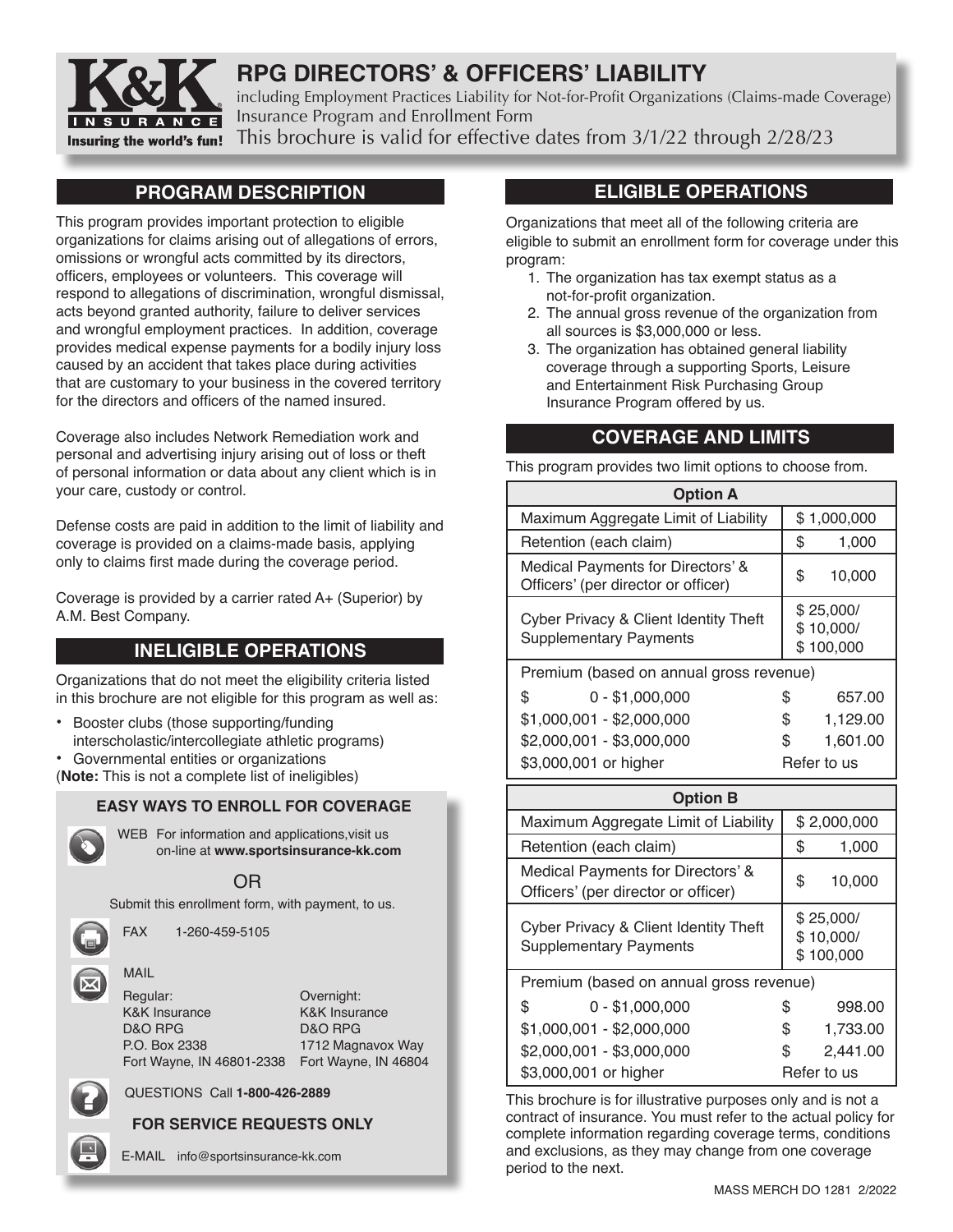The following represent only some of the exclusions contained in this policy.

- Advertising injury
- Bodily injury • Failure to maintain proper insurance
- Injunctive relief or any other relief or recovery other than monetary judgement, award or settlement
- Nuclear energy
- Personal injury
- Pollutants
- Property damage
- Wrongful death

• Fungi

# **COVERAGE INFORMATION**

The following are several coverage explanations related to a claims-made policy that should be considered.

## **Claims-made During Policy Period**

This policy covers only claims actually made or incidents reported against the insured while the policy remains in effect, or any applicable extended reporting period. All coverages under the policy ceases upon the termination date, except for the automatic extended reporting period coverage, unless the insured purchases additional extended reporting period coverage.

## **Extended Reporting Period**

The automatic extended reporting period is sixty (60) days from the termination or expiration date of the policy. The additional extended reporting period, if purchased, may be up to three (3) years for not-for-profit policies. If this extended reporting period is not purchased and the subsequent policy does not provide full prior acts coverage or is an occurrence policy, there may be gaps in coverage.

## **Cyber Privacy and Client Identity Theft Supplementary Payment Endorsement**

- 1. Up to \$25,000 during the policy period for Network Remediation Work to investigate, remidiate, develop or improve your network security systems to address any network security issues raised as a result of a claim made against you.
- 2. Up to \$10,000 per person/\$100,000 policy period aggregate to reimburse you for any sums you become legally obligated to pay as damages because of loss or theft of personal information or date about any client which is in your care, custody, or control.
- 3. Up to \$12,500 during the policy period to reimburse you for attorney fees, attorney costs and court costs you incur, regardless of the number of investigations or the number of you who are subject to such investigations.

# **FREQUENTLY ASKED QUESTIONS**

**1. Does D&O liability cover allegations against the board for abuse, molestation, harassment or sexual conduct?**

This type of allegation would be covered under the abuse, molestation, harassment or sexual conduct defense cost reimbursement coverage which is available for purchase as an optional coverage with a commercial general liability policy through a supporting Sports, Leisure and Entertainment Risk Purchasing Group offered by us.

**2. Does D&O liability provide coverage if a member of the board embezzles money from our funds?**

Embezzlement is not covered under this D&O liability policy.

## **3. Does D&O liability provide coverage if a participant is injured during a covered activity?**

No, this would be covered under the medical payments for participants coverage, if eligible, that is

provided with a commercial general liability policy through a supporting Sports, Leisure and Entertainment Risk Purchasing Group Insurance Program offered by us. This program only offers medical payments coverage to the directors and officers of the insured, if injured during their scope of duties on behalf of the insured.

## **4. Can any board member complete and sign the D&O liability enrollment form?**

The carrier requires that the enrollment form for D&O liability coverage be completed and signed by either the President, Executive Director or the Treasurer of the board.

## **5. Will I receive a policy after I submit the enrollment form?**

If you are a new account, you will receive a copy of the policy. Renewal accounts will only receive a certificate of insurance evidencing coverage.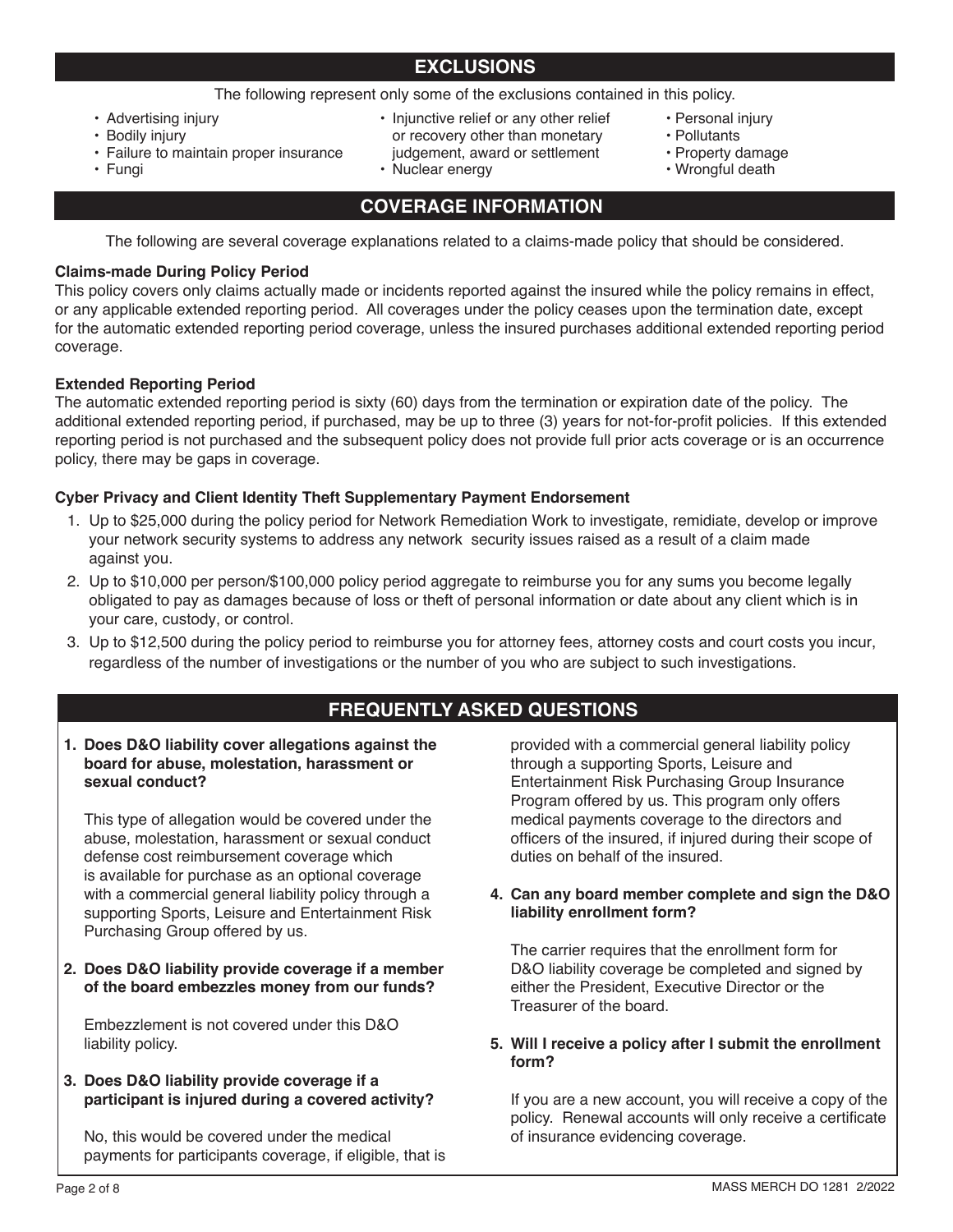

# **Enrollment Form - RPG Directors' & Officers' Liability**

including Employment Practices Liability Insurance for Not-for-Profit Organizations (Claims-made Coverage) N S U R A N C E Valid for effective dates from 3/1/22 through 2/28/23

Completion of this enrollment form confirms your desire to obtain insurance through the Sports, Leisure and Entertainment Risk Purchasing Group. A risk purchasing group (RPG) provides group purchasing power for similar risks resulting in potential advantageous coverage terms, competitive rates, risk management bulletins, and rewards for favorable group loss experience. An RPG administration fee may be charged. The submission of this enrollment form and/or the acceptance of payment does not guarantee coverage. Certain operations are not eligible for coverage by this program. We reserve the right to decline any request for coverage.

## **TO AVOID PROCESSING DELAYS, PLEASE: 1. Complete all sections (print legibly)**

|  |  |  |  |  | 2. Sign and date where required |
|--|--|--|--|--|---------------------------------|
|--|--|--|--|--|---------------------------------|

**3. Remit completed enrollment form (pages 3 - 8) with payment**

|                             | $\bigcirc$ I am renewing my coverage<br>$\bigcirc$ I am a new account                                                                                                                                                   |
|-----------------------------|-------------------------------------------------------------------------------------------------------------------------------------------------------------------------------------------------------------------------|
|                             | Note: This is the name that will appear on your Certificate of Insurance. If your company is a Sole Proprietorship, then this will be your<br>personal name or DBA.                                                     |
| <b>INFORMATION</b>          | Applicant is a: $\bigcirc$ Sole Proprietorship $\bigcirc$ Limited Liability Co. $\bigcirc$ Corporation $\bigcirc$ Partnership                                                                                           |
|                             |                                                                                                                                                                                                                         |
| GENERAL                     |                                                                                                                                                                                                                         |
|                             |                                                                                                                                                                                                                         |
|                             | (By listing an email address, you are giving us permission to contact you by email about your policy. Refer to page 5 of the application for<br>Electronic Disclosure and Consent)                                      |
|                             |                                                                                                                                                                                                                         |
| DATES                       | Coverage will begin the day after the completed enrollment form and premium are received and approved by<br>us, or on a later date you specify below. (If renewing coverage, please provide the expiration date of your |
|                             | O Start my coverage on this date: _____/ _____/ ______<br>current policy.)                                                                                                                                              |
|                             | 1. Form of business: $\bigcirc$ Not-for-profit organization $\bigcirc$ For-profit organization                                                                                                                          |
|                             | $\bigcirc$ Yes<br>2. Do you currently have commercial general liability coverage with us?<br>$\bigcirc$ No                                                                                                              |
|                             | If yes, please check the program from which you have purchased this coverage through us.                                                                                                                                |
| <b>BUSINESS INFORMATION</b> | O Teams, Leagues & Associations Program<br>$\bigcirc$ Adult Soccer Teams, Leagues, Clubs and/or Associations                                                                                                            |
|                             |                                                                                                                                                                                                                         |
|                             | 4. Number of full-time compensated employees (over 30 hours a week for 12 months): _______________                                                                                                                      |
|                             | 5. Number of part-time compensated employees (under 30 hours a week or less than 12 months): __________                                                                                                                 |
|                             |                                                                                                                                                                                                                         |
|                             | 7. Total annual gross revenue for the organization (gross revenue includes all receipts from fees,                                                                                                                      |
|                             |                                                                                                                                                                                                                         |
|                             | 8. Total assets for the organization (example: sports equipment, concession stand equipment): \$                                                                                                                        |
|                             | 9. Total liabilities for the organization (example: loans):\$                                                                                                                                                           |

**K&K Insurance Group, Inc. • P.O. Box 2338 • Fort Wayne, IN 46801-2338 • 1-800-426-2889 • Fax 1-260-459-5105 Website www.kandkinsurance.com**

K&K Insurance Group, Inc. is a licensed insurance producer in all states (TX license #13924); operating in CA, NY and MI as K&K Insurance Agency (CA license #0334819)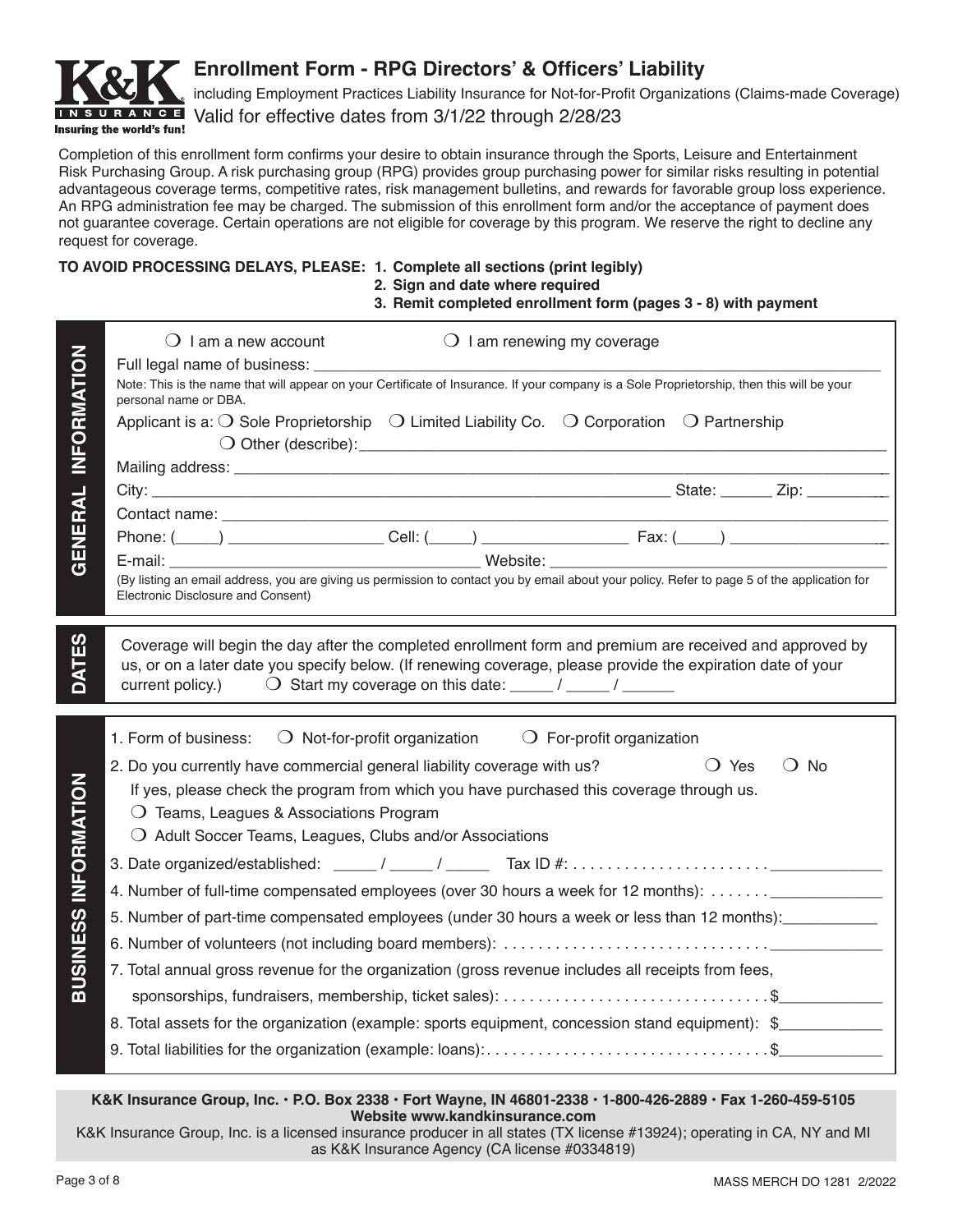| <b>Past Activities:</b>         |                                                                                                                                                                                                                                                                                                                                                                                                                                                                                                                                                                                       |
|---------------------------------|---------------------------------------------------------------------------------------------------------------------------------------------------------------------------------------------------------------------------------------------------------------------------------------------------------------------------------------------------------------------------------------------------------------------------------------------------------------------------------------------------------------------------------------------------------------------------------------|
| loss payment and defense cost): | No claim that would fall within the scope of the proposed insurance has been made against any person or entity<br>proposed for this insurance (including without limitation any claim against such person or entity for any employment<br>practice, as described in the proposed insurance, or any complaint against any such person or entity before the<br>Equal Employment Opportunity Commission or any similar state or local authority), except as follows (include the                                                                                                         |
|                                 |                                                                                                                                                                                                                                                                                                                                                                                                                                                                                                                                                                                       |
|                                 |                                                                                                                                                                                                                                                                                                                                                                                                                                                                                                                                                                                       |
| If none, check here $\bigcirc$  |                                                                                                                                                                                                                                                                                                                                                                                                                                                                                                                                                                                       |
|                                 | No person or entity proposed for this insurance is cognizant of any fact, circumstance or situation (including without<br>limitation any suspected or threatened claim against any such person or entity for any employment practice, as<br>described in the proposed insurance, or any suspected or threatened complaint against any such person or entity<br>before the Equal Employment Opportunity Commission or any similar state or local authority) which might afford<br>grounds for any claim that would fall within the scope of the proposed insurance, except as follows: |

|                            | <b>Premium</b> (based on annual gross revenue) | <b>Option A</b><br>\$1,000,000 Limit | <b>Option B</b><br>\$2,000,000 Limit |
|----------------------------|------------------------------------------------|--------------------------------------|--------------------------------------|
|                            | $0 - $1,000,000$<br>\$                         | \$657.00                             | \$998.00                             |
| <b>PROGRAM<br/>PREMIUM</b> | $$1,000,001 - $2,000,000$                      | $\bigcirc$ \$1,129.00                | $\bigcirc$ \$1,733.00                |
|                            | $$2,000,001 - $3,000,000$                      | $\bigcirc$ \$1,601.00                | $\bigcirc$ \$2,441.00                |
|                            | \$3,000,001 or higher                          | Refer to company                     | Refer to company                     |

**PREMIUMS ARE 100% FULLY EARNED AND NON-REFUNDABLE/NON-TRANSFERRABLE ONCE COVERAGE BEGINS. COVERAGE IS CONTINGENT UPON RECEIPT OF PAYMENT AND A FULLY COMPLETED ENROLLMENT FORM. NO COVERAGE WILL BE DEEMED IN EFFECT UNTIL THE ACCURATE PAYMENT IS RECEIVED BY THE COMPANY OR THEIR REPRESENTATIVE. CANCELLATONS/CHANGES CAN ONLY BE MADE BY THE NAMED INSURED.**

**PAST ACTIVITIES WARRANTY**

PAST ACTIVITIES WARRANTY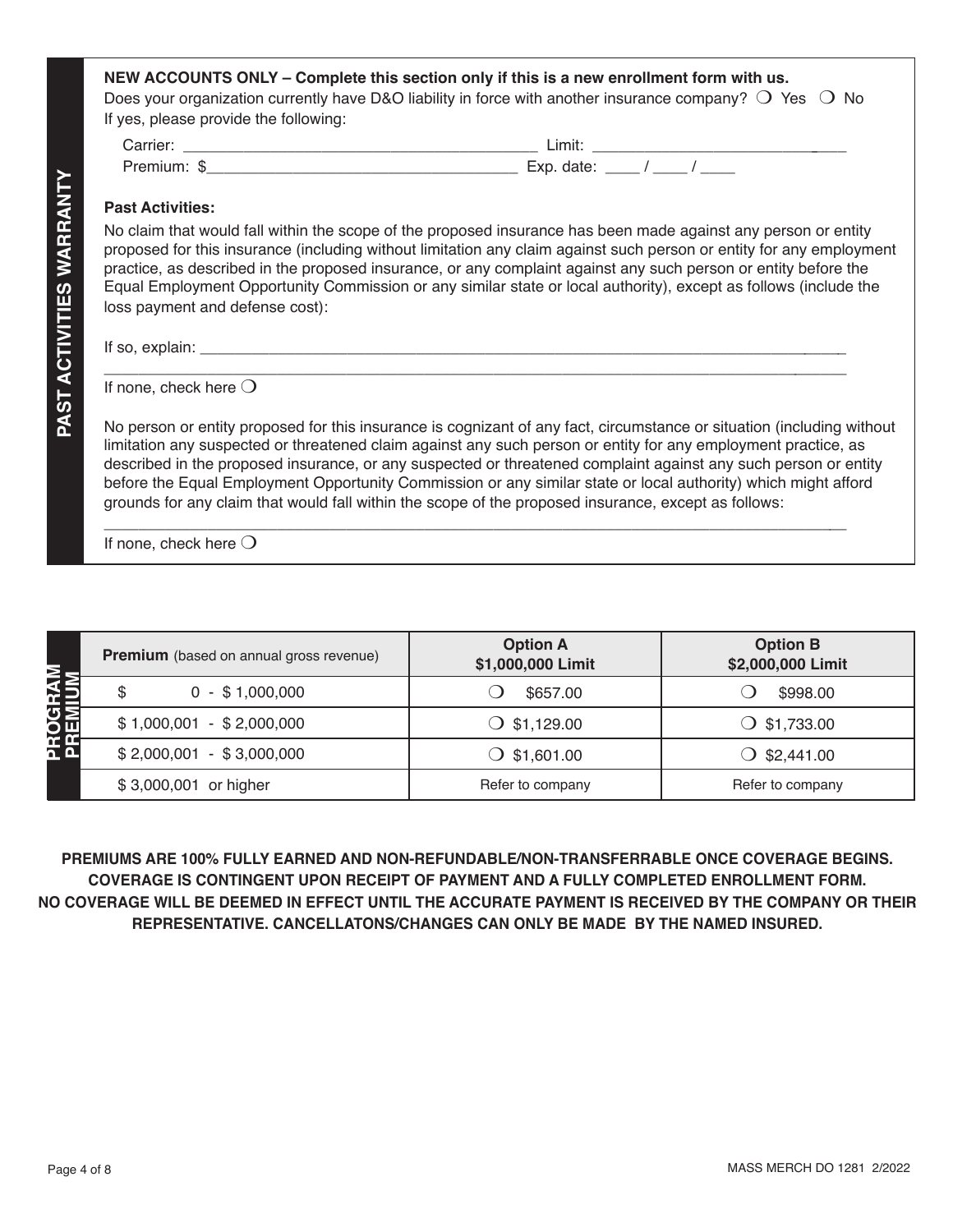# **Electronic Signature Disclosure and Consent, Warranty & Compensation PLEASE READ, COMPLETE #9 BELOW, AND SIGN ON PAGE 6**

## **Electronic Signature Disclosure and Consent**

The Electronic Signatures in Global and National Commerce Act (15 U.S.C. § 7001, et seq.) provides that a signature, contract or other record may not be denied legal effect, validity or enforceability solely because it is in electronic form or because an electronic signature was used in a transaction.

K&K Insurance Group (K&K), whether on its own behalf, and/or on behalf of an insurer and/or third parties, may utilize the internet, email, cloud services, digital storage, digital media or similar electronic means to transmit Policy Documents to its clients. This Agreement informs you of your rights when we are delivering and you are receiving such documents from us electronically.

By agreeing to proceed with this transaction, you acknowledge and consent to the following:

- 1. I hereby voluntarily consent to proceeding with this transaction, and all subsequent actions related to this transaction, electronically .
- 2. I understand that further documents relating to this insurance purchased through K&K, including but not limited to correspondence, communications, confirmations, requests for premium payments and policy documents, may, to the extent permitted by law, be transmitted by electronic means to me, including by e-mail sent to the e-mail address I have provided as part of this transaction and/or my on-line registration. I consent to such documents being provided to me electronically.
- 3. Notwithstanding paragraph 2, any notice of cancellation shall be sent to me by mailing to the address I have provided as part of my registration and/or application for insurance, or to such other address for which I have provided notice pursuant to the terms of the policy.
- 4. Any change or revision to the e-mail address or other electronic contact information which I have provided as part of this transaction and/or my on-line registration process shall be requested by me by faxing, emailing or by mailing a written notice to: K&K Insurance; 1712 Magnavox Way; Fort Wayne, IN 46804.
- 5. I understand that I have the right to obtain a paper copy of any electronic record provided to me pursuant to this transaction or any subsequent transaction involving my coverage by mailing a written request to the address provided in paragraph 4.
- 6. In order to access the electronic records provided, the following hardware and software are required: (a) a personal computer or other  $\qquad \qquad \mid$ device through which Internet access is available, (b) an Internet connection, (c) an e-mail account with an Internet service provider, and (d) Adobe Acrobat Reader.
- 7. I understand that I have the right and option to withdraw my consent to the receipt of further electronic documents at any time by faxing, emailing or mailing a written request to the address provided in paragraph 4. By withdrawing my consent to electronic delivery of documents I understand that I will receive a paper copy of future policy documentation.
- 8. Information relating to this transaction is subject to the terms of our privacy statement, a copy of which is provided at www.kandkinsurance.com.
	- 9. DOCUMENT DELIVERY. After this enrollment form is approved, you will receive a certificate of insurance showing evidence that coverage has been bound. When submitted through an insurance agent or broker, this coverage document will only be delivered to them. Additional certificate requests will be issued to the same person. Providing an email address in this application will be deemed consent to us to deliver documents and communication to you electronically.

If you DO NOT want to be emailed please check here and select your preferred method of document delivery. O

| $\overline{\phantom{0}}$<br>⊦ax to: | attn: |  |
|-------------------------------------|-------|--|
| $\bigcirc$ Mail to:                 | attn: |  |
|                                     |       |  |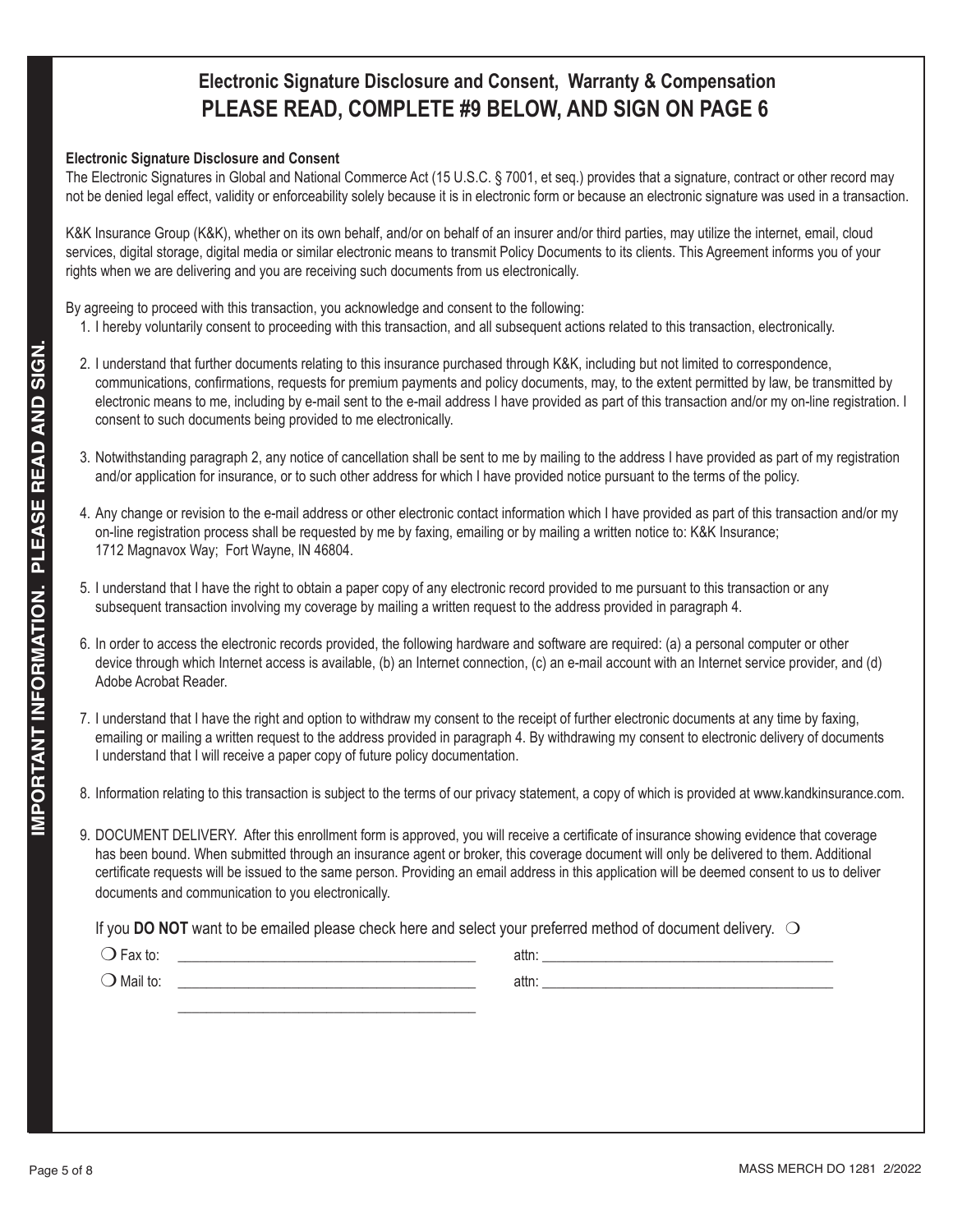**Warranty and Disclosure Statement:** I understand that the insurance company, in determining whether to provide insurance coverage, will rely on the information contained in this form and all other information being submitted. I hereby warrant, represent and confirm that, to the best of my knowledge, all information provided is complete, true and correct.

I am aware that the insurance company expects accurate reporting for my premium calculation. I understand that my book and records may be examined or audited by the insurance company at any time during the coverage period and up to three years thereafter. Intentional misrepresentation or misreporting may jeopardize coverage. K&K reserves the right to decline/void any ineligible coverage.

I further acknowledge that, I have reviewed all information provided with this enrollment form and understand the exclusions which apply, as well as the activities and operations for which coverage is not provided. The information I provided on this enrollment form becomes a part of the insurance contract.

**Compensation and Other Disclosure Information:** K&K Insurance Group, Inc. ("K&K") is an insurance producer licensed in your state. Insurance producers are authorized by their license to confer with insurance purchasers about the benefits, terms and conditions of insurance contracts; to offer advice concerning the substantive benefits of particular insurance contracts; to sell insurance; and to obtain insurance for purchasers. The role of the producer in any particular transaction involves one or more of these activities. Compensation will be paid to the producer, based on the insurance contract the producer sells. Depending on the insurer(s) and insurance contract(s) the purchaser selects, compensation will be paid by the insurer(s) selling the insurance contract or by another third party. Such compensation may vary depending on a number of factors, including the insurance contract(s) and the insurer(s) the purchaser selects. In addition, K&K may charge a fee for administrative services. Your signature on your application, quote form, check, credit card and/or other authorization for payment of your premium, will be deemed to signify your consent to and acceptance of the terms and conditions including the compensation, as disclosed above, that is to be received by K&K. The insurance purchaser may obtain information about compensation expected to be received by the producer based in whole or in part on the sale of insurance to the purchaser, and compensation expected to be received based in whole or in part of any alternative quotes presented to the purchaser by the producer, by emailing a written request to warranty@kandkinsurance.com.

In addition, premiums paid by clients to K&K for remittance to insurers, client refunds and claim payments paid to K&K by insurance companies for remittance to clients are deposited into fiduciary accounts in accordance with applicable insurance laws until they are due to be paid to the insurance company or Client. Subject to such laws and the applicable insurance company's consent, where required, K&K will retain the interest or investment income earned while such funds are on deposit in such accounts.

**Payable considers and the set of 8 of 8 MASS MERCH DO 128 MASS MERCH DO 1281 2022**<br> **Payable in the set of 8 MASS MERCH DO 1281 2/2022 IMPORTANT INFORMATION CONSIDER AND CONSIDER AND CONSIDER AND CONSIDER AND CONSIDER A** In placing, renewing, consulting on or servicing your insurance coverages K&K and its affiliates may participate in contingent commission arrangements with insurance companies that provide for additional contingent compensation, if, for example, certain underwriting, profitability, volume or retention goals are achieved. Such goals are typically based on the total amount of certain insurance coverages placed by K&K with the insurance company or the overall performance of the policies placed with that insurance company, not on an individual policy basis. As a result, K&K may be considered to have an incentive to place your insurance coverages with a particular insurance company. Where K&K participates in contingent commission arrangements with insurance companies, K&K may be entitled to additional commission in the range of 0 to 5% depending upon whether and when specified thresholds are achieved.

Our liability to you, in total, for the duration of our business relationship for any and all damages, costs, and expenses (including but not limited to attorneys' fees), whether based on contract, tort (including negligence), or otherwise, in connection with or related to our services (including a failure to provide a service) that we provide in total shall be limited to the lesser of \$2,500,000 or the singular annual limit of the policy of insurance procured by us on your behalf from which your damages arise.

This liability limitation applies to you, our client, and extends to our client's parent(s), affiliates, subsidiaries, and their respective directors, officers, employees and agents (each a "Client Group Member" of the "Client Group") wherever located that seek to assert claims against K&K, and its parent(s), affiliates, subsidiaries and their respective directors, officers, employees and agents (each an "K&K Group Member" of the "K&K Group"). Nothing in this liability limitation section implies that any K&K Group Member owes or accepts any duty or responsibility to any Client Group Member.

If you or any of your Group Members asserts any claims or makes any demands against us or any K&K Group Member for a total amount in excess of this liability limitation, then you agree to indemnify K&K for any and all liabilities, costs, damages and expenses, including attorneys' fees, incurred by K&K or any K&K Group Member that exceeds this liability limitation.

Aon Corporation, our ultimate parent company, and its affiliates have from time to time sponsored and invested in insurance and reinsurance companies. While we generally undertake such activities with a view to creating an orderly flow of capacity for our clients, we also seek an appropriate return on our investment. These investments, for which Aon is generally at-risk for potential price loss, typically are small and range from fixed-income to common stock transactions. In such case, the gains or losses we make through your investments could potentially be linked, in part, to the results of treaties or policies transacted with you. Please visit the Aon website at http://www.aon.com/market\_relationships for a current listing of insurance and reinsurance carriers in which Aon Corporate and its affiliates hold any ownership interest.

# **PREMIUMS ARE 100% FULLY EARNED AND NON-REFUNDABLE/NON-TRANSFERRABLE ONCE COVERAGE BEGINS.**

**Applicant business name** (from page 3): **\_\_\_\_\_\_\_\_\_\_\_\_\_\_\_\_\_\_\_\_\_\_\_\_\_\_\_\_\_\_\_\_\_\_\_\_\_\_\_\_\_\_\_\_\_\_\_\_\_\_\_\_\_\_\_\_\_\_\_\_\_\_\_\_\_\_\_\_\_\_\_\_\_\_\_\_\_\_\_\_\_\_**

## Applicant signature: **and the contract of the contract of the contract of the contract of the contract of the contract of the contract of the contract of the contract of the contract of the contract of the contract of the**

**(Must be signed by president, executive director, or treasurer acting as an authorized agent of the organization) Printed name:\_\_\_\_\_\_\_\_\_\_\_\_\_\_\_\_\_\_\_\_\_\_\_\_\_\_\_\_\_\_\_\_\_\_\_\_\_\_\_\_\_\_Title: \_\_\_\_\_\_\_\_\_\_\_\_\_\_\_\_\_\_\_\_\_\_\_\_\_\_\_\_\_\_\_\_\_\_\_\_\_\_\_\_\_\_\_\_\_\_\_\_\_\_\_\_\_\_\_\_\_**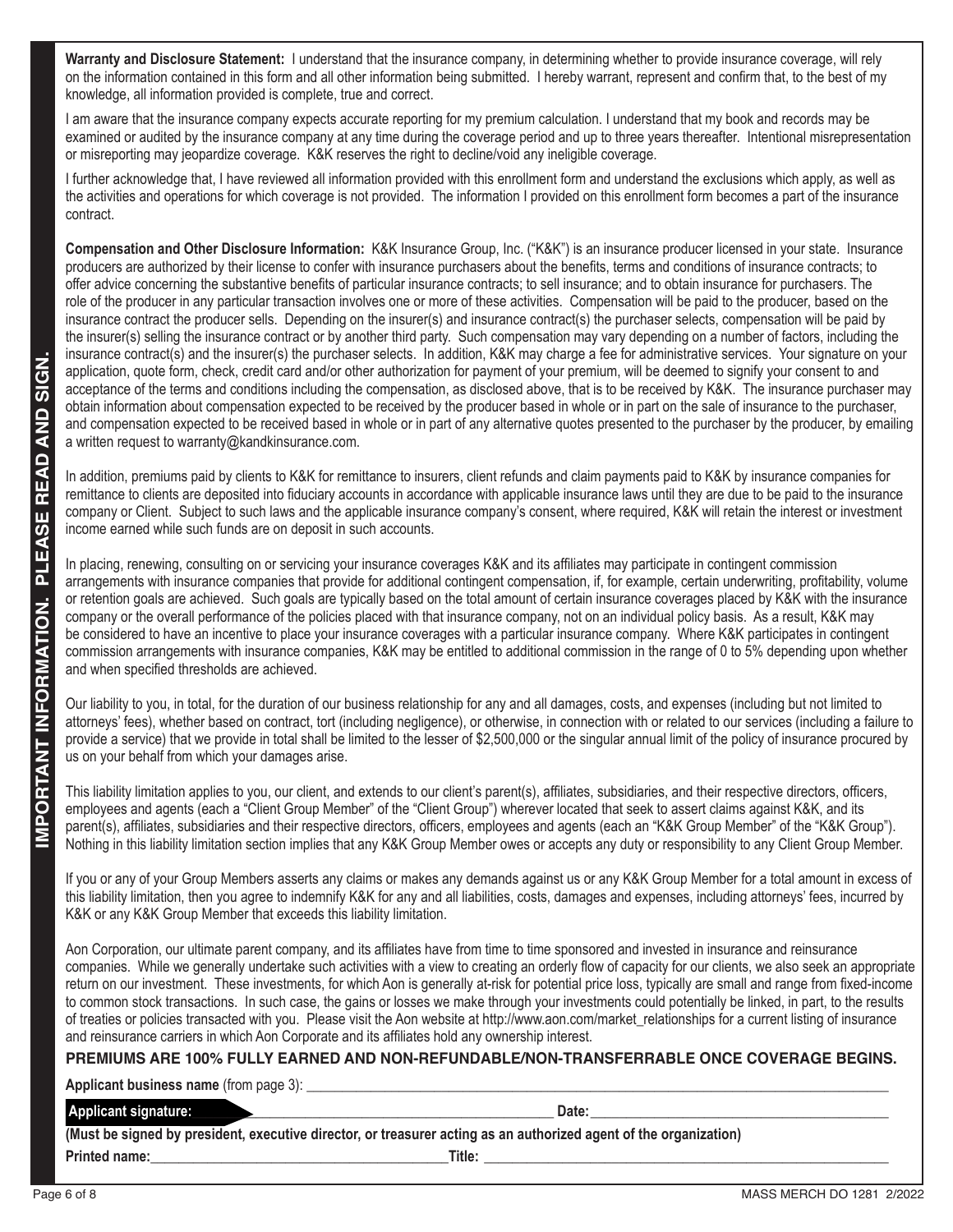# **AGENTS:**

| Please complete the information below.         |         |                        |              |     |  |
|------------------------------------------------|---------|------------------------|--------------|-----|--|
|                                                |         |                        |              |     |  |
| Agency complete mailing address: _____________ |         |                        |              |     |  |
|                                                | Address | City                   | <b>State</b> | Zip |  |
|                                                |         | $A$ gency fax: $($ $)$ |              |     |  |
|                                                |         | Tax I.D.               |              |     |  |
|                                                |         |                        |              |     |  |

Page 12 of external for external for external for external for external for external for external for external for external for external for external for external for extent and the second of the second of the second of th I represent and warrant as an insurance producer that I currently maintain, and will maintain, all individual, corporate or agency licenses or permits to conduct insurance business in the state coverage for this insured is being written. I further represent and warrant that I currently maintain errors and omissions insurance with a minimum limit of \$1,000,000 for myself, my officers, and employees. If requested by K&K, I will provide K&K with reasonably satisfactory evidence of all of the above mentioned items.

I understand there are no commissions included in this program unless purchased online at sportsinsurance-kk.com. A fee may be separately charged, subject to state insurance regulations. Fees cannot be included in the payment remitted to us.

I understand that agents do not have authority to issue binders or a certificate of insurance on behalf of this program.

| <b>LAgen</b>            | Date:  |
|-------------------------|--------|
| <b>Agent signature:</b> | $\sim$ |
|                         |        |

### **Applicable in AL**

Any person who knowingly presents a false or fraudulent claim for payment of a loss or benefit or who knowingly presents false information in an application for insurance is guilty of a crime and may be subject to restitution fines or confinement in prison, or any combination thereof.

# **Applicable in AR, LA, MD, RI and WV**

Any person who knowingly (or willfully)\* presents a false or fraudulent claim for payment of a loss or benefit or knowingly (or willfully)\* presents false information in an application for insurance is guilty of a crime and may be subject to fines and confinement in prison. \*Applies in MD Only.

#### **Applicable in CO**

It is unlawful to knowingly provide false, incomplete, or misleading facts or information to an insurance company for the purpose of defrauding or attempting to defraud the company. Penalties may include imprisonment, fines, denial of insurance and civil damages. Any insurance company or agent of an insurance company who knowingly provides false, incomplete, or misleading facts or information to a policyholder or claimant for the purpose of defrauding or attempting to defraud the policyholder or claimant with regard to a settlement or award payable from insurance proceeds shall be reported to the Colorado Division of Insurance within the Department of Regulatory Agencies.

#### **Applicable in DC**

WARNING: It is a crime to provide false or misleading information to an insurer for the purpose of defrauding the insurer or any other person. Penalties include imprisonment and/or fines. In addition, an insurer may deny insurance benefits if false information materially related to a claim was provided by the applicant.

## **Applicable in FL**

Any person who knowingly and with intent to injure, defraud, or deceive any insurer files a statement of claim or an application containing any false, incomplete, or misleading information is guilty of a felony of the third degree. **Applicable in KY**

#### Any person who knowingly and with intent to defraud any insurance company or other person files an application for insurance containing any materially false information or conceals, for the purpose of misleading, information concerning any fact material thereto commits a fraudulent insurance act, which is a crime. **Applicable in ME, TN, and WA**

It is a crime to knowingly provide false, incomplete or misleading information to an insurance company for the purpose of defrauding the company. Penalties (may)\* include imprisonment, fines and denial of insurance benefits. \*Applies in ME Only.

## **Applicable in NM**

Any person who knowingly presents a false or fraudulent claim for payment of a loss or benefit or knowingly presents false information in an application for insurance is guilty of a crime and may be subject to civil fines and criminal penalties.

#### **Applicable in NJ**

Any person who includes any false or misleading information on an application for an insurance policy is subject to criminal and civil penalties.

#### **Applicable in NY**

Any person who knowingly and with intent to defraud any insurance company or other person files an application for insurance or statement of claim containing any materially false information, or conceals for the purpose of misleading, information concerning any fact material thereto commits a fraudulent insurance act, which is a crime, and shall also be subject to a civil penalty not to exceed five thousand dollars and the stated value of the claim for each such violation.

#### **Applicable in OH**

Any person who, with intent to defraud or knowing that he is facilitating a fraud against an insurer, submits an application or files a claim containing a false or deceptive statement is guilty of insurance fraud.

#### **Applicable in OK**

WARNING: Any person who knowingly, and with intent to injure, defraud or deceive any insurer, makes any claim for the proceeds of an insurance policy containing any false, incomplete or misleading information is guilty of a felony. **Applicable in PA**

Any person who knowingly and with intent to defraud any insurance company or other person files an application for insurance or statement of claim containing any materially false information or conceals for the purpose of misleading, information concerning any fact material thereto commits a fraudulent insurance act, which is a crime and subjects such person to criminal and civil penalties.

#### **Applicable in OR**

Any person who knowingly and with intent to defraud or solicit another to defraud the insurer by submitting an application containing a false statement as to any material fact may be violating state law.

#### **Applicable in VA**

It is a crime to knowingly provide false, incomplete or misleading information to an insurance company for the purpose of defrauding the company. Penalties include imprisonment, fines and denial of benefits.

FRAUD APPS (2019/11)